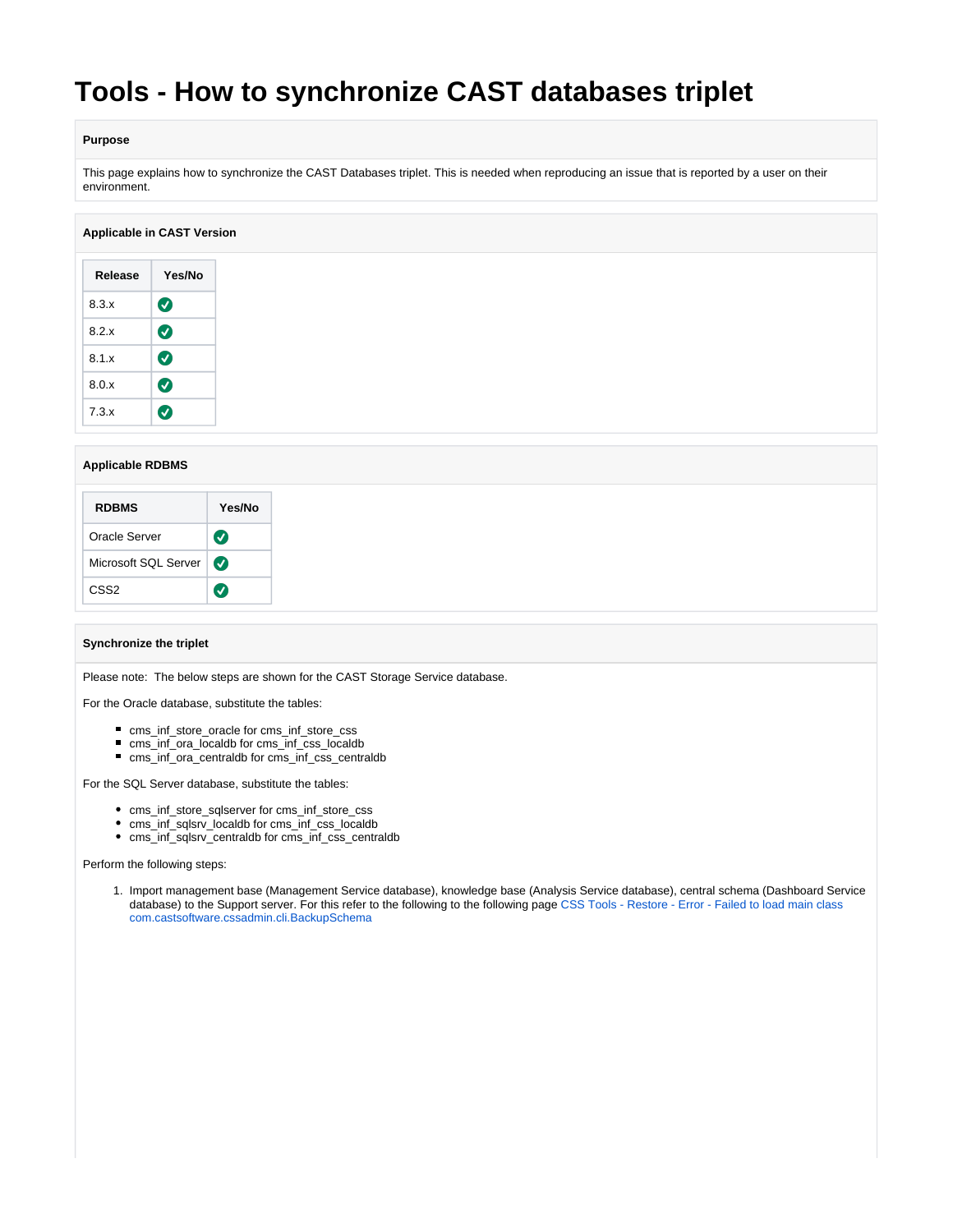2. Change customer's **host** and **port** to your server's host (NEWHOST) and port. a. Identify the ID of customer host and port first.

select \* from <MNGT\_schema>.CMS\_INF\_STORE\_CSS

For example - the ID below is 13620 and will be used in the next step:

```
select * from test_tcc_mngt.CMS_INF_STORE_CSS
--13620;"2016-09-29 12:56:00.67";"localhost:2280 on CastStorageService";0;"operator";"CRYPTED2:
90B1A6EC1618661401B724DB5AC34595";"localhost";2280
```
b. Change customer's **host** and **port** to your server's host (NEWHOST) and port next using the ID found above.

```
UPDATE <MNGT_schema>.cms_inf_store_css 
SET host = 'NEWHOST', 
       password='CRYPTED2:90B1A6EC1618661401B724DB5AC34595', 
       port=2280,
       object_name = '<NEWHOST>'
WHERE object_id = <id>
```
For example:

```
UPDATE test_tcc_mngt.cms_inf_store_css
SET host = 'css',
       password='CRYPTED2:90B1A6EC1618661401B724DB5AC34595',
       port=2280,
       object_name = 'css'
WHERE object_id = 13620
```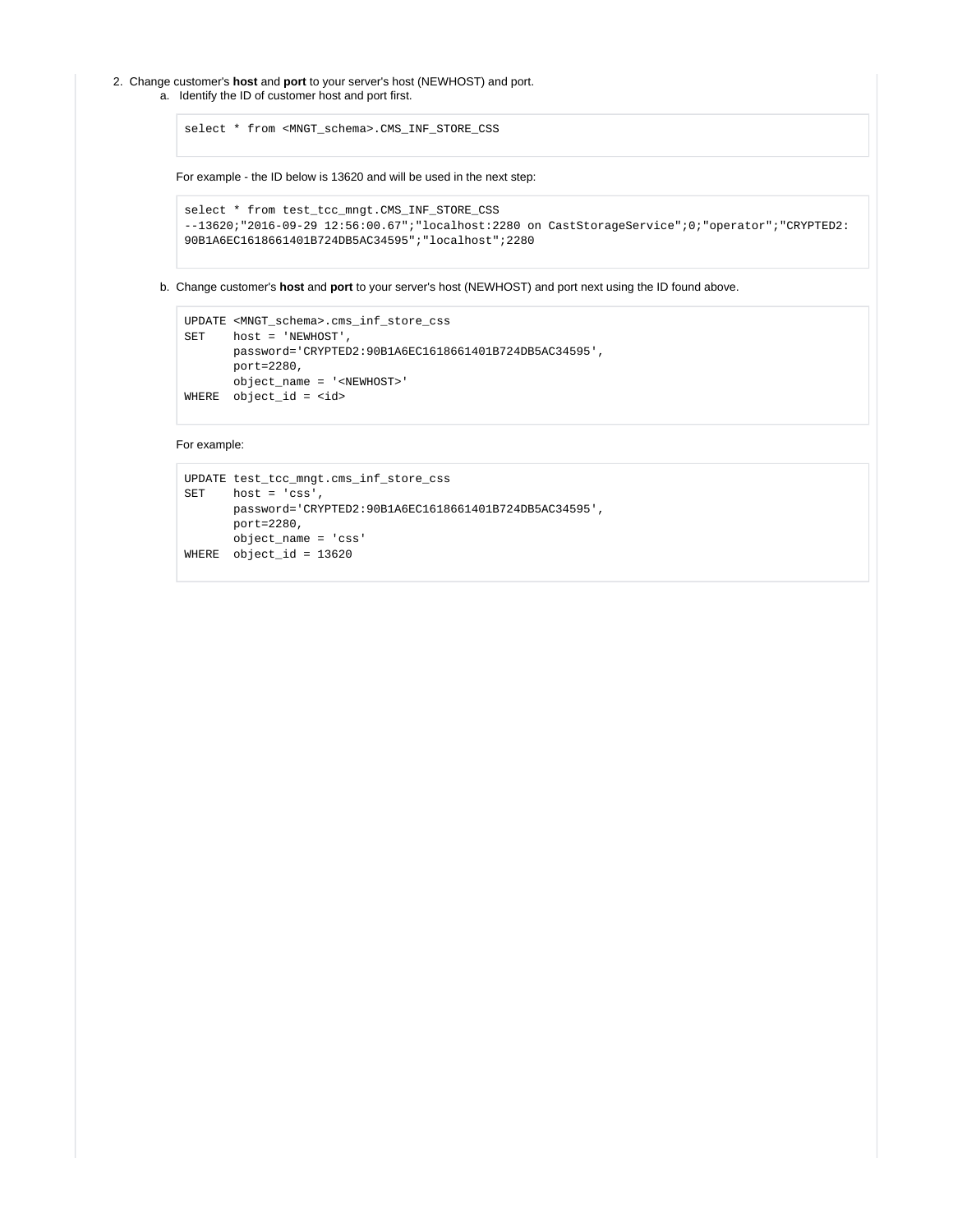#### 3. Check and **change local schema**.

a. Identify the KB\_ID in the Mngt database CMS\_INF\_CSS\_LocalDB. There are two ways of doing this, by running the following queries. i. Run the following query If you know the name of the application name.

```
SELECT object_name, localdb_id
   FROM distribution2_mngt.cms_portf_application 
   WHERE object_name = <YOUR APPLICATION NAME>
```
#### For example

```
SELECT object_name, localdb_id
  FROM distribution2_mngt.cms_portf_application 
  WHERE object_name = 'MyApplication1'
--"MyApplication1";13627
--Here the KB_ID = 13627
```
ii. Run the following query If you know the name of the local database.

```
SELECT * 
FROM <MNGT_schema>.cms_inf_css_localdb 
WHERE object_name = 'db_local'
```
#### For example

```
SELECT *
FROM test_tcc_mngt.cms_inf_css_localdb
WHERE object_name = 'test_tcc_local'
--13627;"2016-09-29 12:56:00.67";"test_tcc_local";"8.1.0.1";;13620;1485767932;"";0
```
b. Update the table CMS\_INF\_CSS\_LocalDB with the **new KB name** by running the following query.

```
UPDATE <MNGT_schema>.cms_inf_css_localdb 
SET object_name= 'new_local_schema_name' 
WHERE object_id = <kb_id>
```
#### For example:

```
UPDATE test_tcc_mngt.cms_inf_css_localdb
SET object_name= 'new_local_schema_name'
WHERE object_id = 13627
```